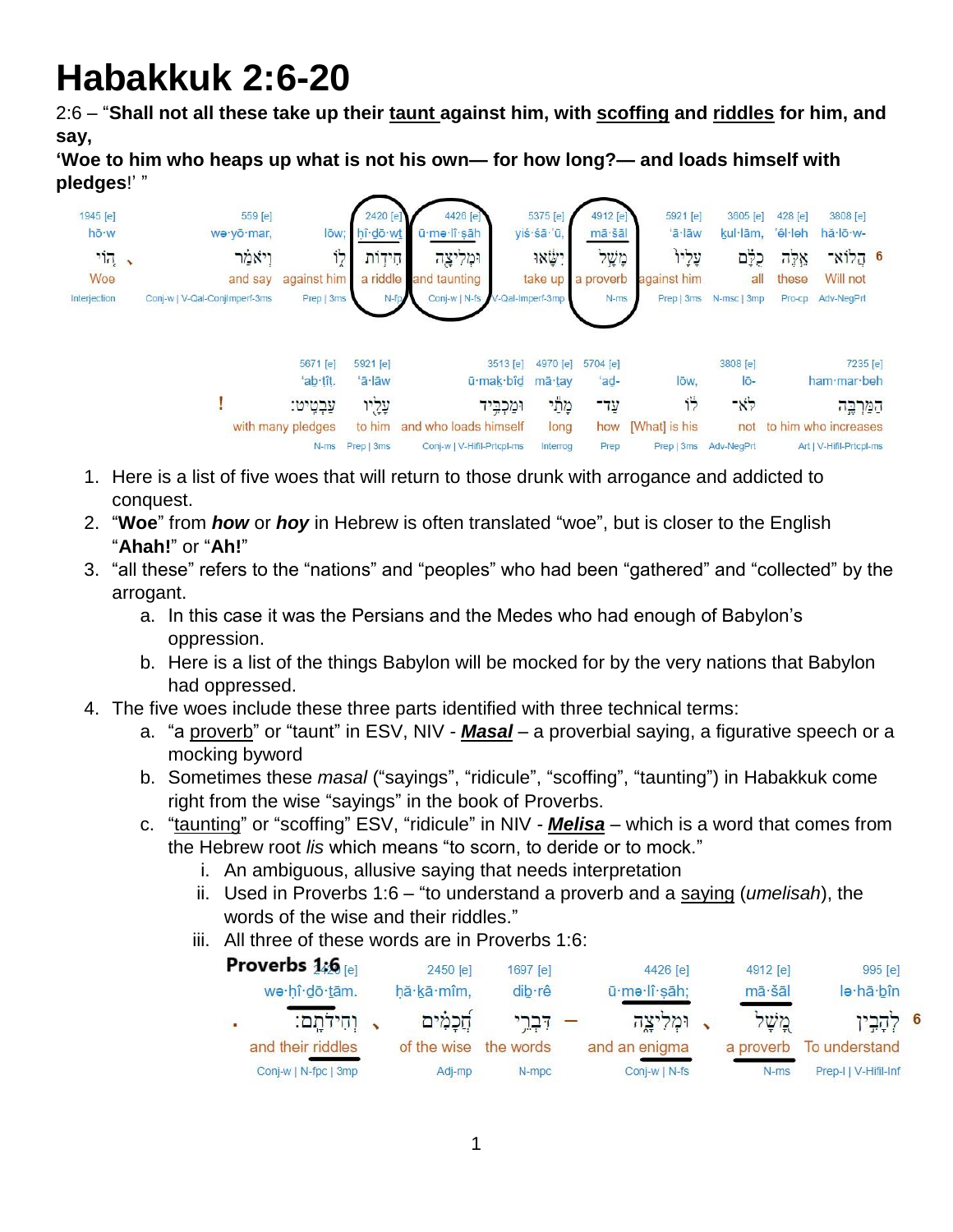d. "riddle" or "riddle" in ESV, "scorn" in NIV *- Hidot* – this is the idea of a riddle or an elusive saying. It includes an enigma or a paradox. The riddle may include words that have a double meaning.

### **FIVE WOES:**

#### **Woe #1** – **2:6b-8** – payback for stolen treasure = you will be in debt and plundered

"Woe to him who heaps up what is not his own—for how long?—and loads himself with pledges!" Will not your debtors suddenly arise, and those awake who will make you tremble? Then you will be spoil for them.

Because you have plundered many nations, all the remnant of the peoples shall plunder you, for the blood of man and violence to the earth, to cities and all who dwell in them."

**Woe #2** – **2:9-11** – payback for building house with evil = loss of life, dwelling, dynasty "Woe to him who gets evil gain for his house, to set his nest on high, to be safe from the reach of harm!

You have devised shame for your house by cutting off many peoples; you have forfeited your life. For the stone will cry out from the wall, and the beam from the woodwork respond."

**Woe #3** – **2:12-14** – payback for building with blood and iniquity = nothing remains, but the Lord "Woe to him who builds a town with blood and founds a city on iniquity! Behold, is it not from the Lord of hosts that peoples labor merely for fire, and nations weary themselves for nothing?

For the earth will be filled with the knowledge of the glory of the Lord as the waters cover the sea."

**Woe #4** – **2:15-17** – payback for using your glory to shame others = Lord's wrath brings you shame "Woe to him who makes his neighbors drink—you pour out your wrath and make them drunk, in order to gaze at their nakedness!

You will have your fill of shame instead of glory.

Drink, yourself, and show your uncircumcision!

The cup in the Lord's right hand will come around to you, and utter shame will come upon your glory! The violence done to Lebanon will overwhelm you, as will the destruction of the beasts that terrified them, for the blood of man and violence to the earth, to cities and all who dwell in them.

**Woe #5** – **2:18-20** – payback for searching for answers in deception = Be silent before the Lord

"What profit is an idol when its maker has shaped it, a metal image, a teacher of lies?

For its maker trusts in his own creation when he makes speechless idols!

Woe to him who says to a wooden thing, 'Awake'; to a silent stone, 'Arise!' Can this teach?

Behold, it is overlaid with gold and silver, and there is no breath at all in it.

But the Lord is in his holy temple; let all the earth keep silence before him."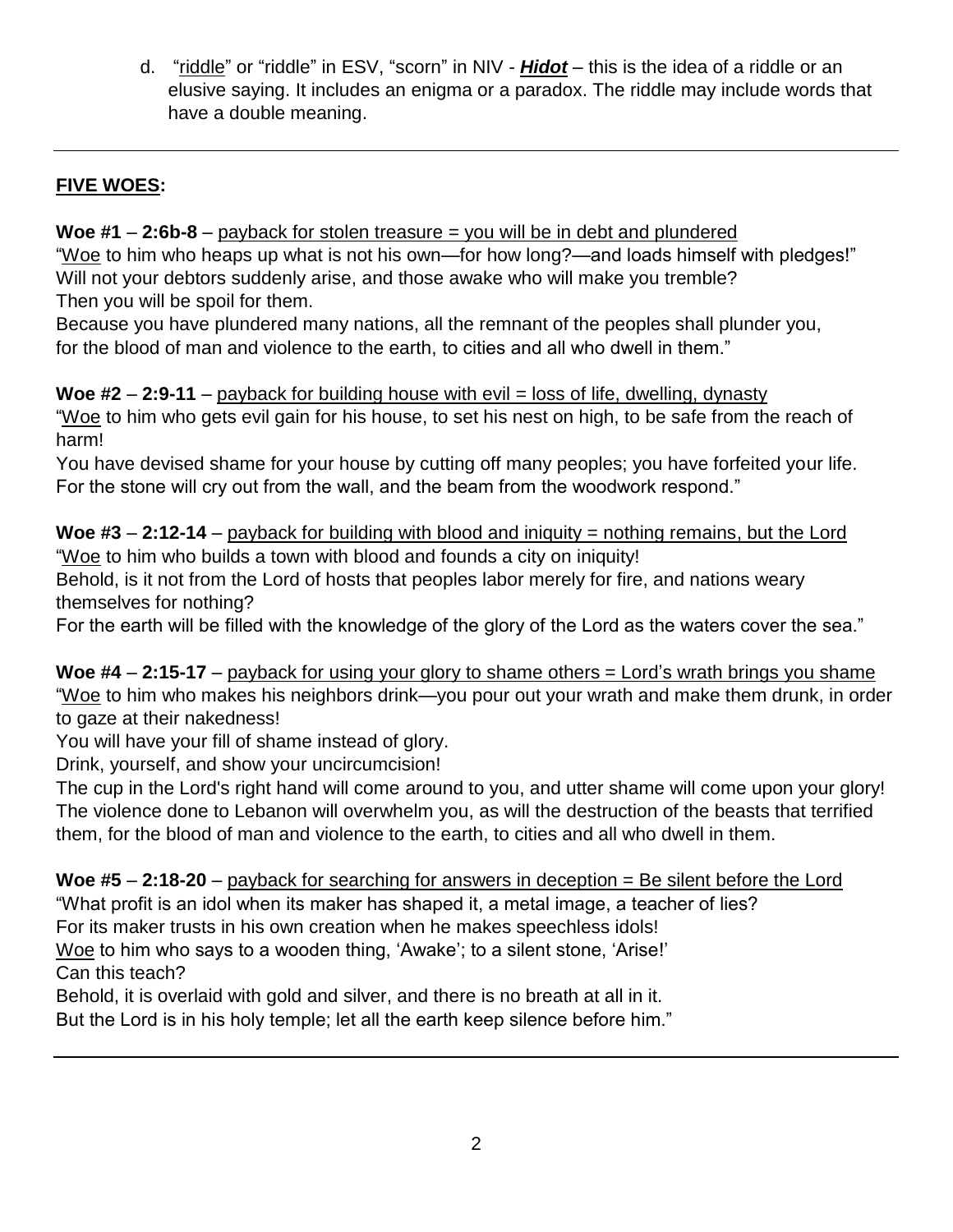Shall not all these take up their taunt against him, with scoffing and riddles for him, and say,

## **Habakkuk 2:6b-8** –

"Woe to him who heaps up what is not his own—for how long?— and loads himself with pledges!"

- **7** Will not your debtors suddenly arise, and those awake who will make you tremble? Then you will be spoil for them.
- **8** Because you have plundered many nations, all the remnant of the peoples shall plunder you, for the blood of man and violence to the earth, to cities and all who dwell in them.



- 1. This is the first of five oracles of judgment
	- a. The crime or sin is identified
		- i. Piles up stolen goods
		- ii. Makes himself wealthy by extortion (or, pledges)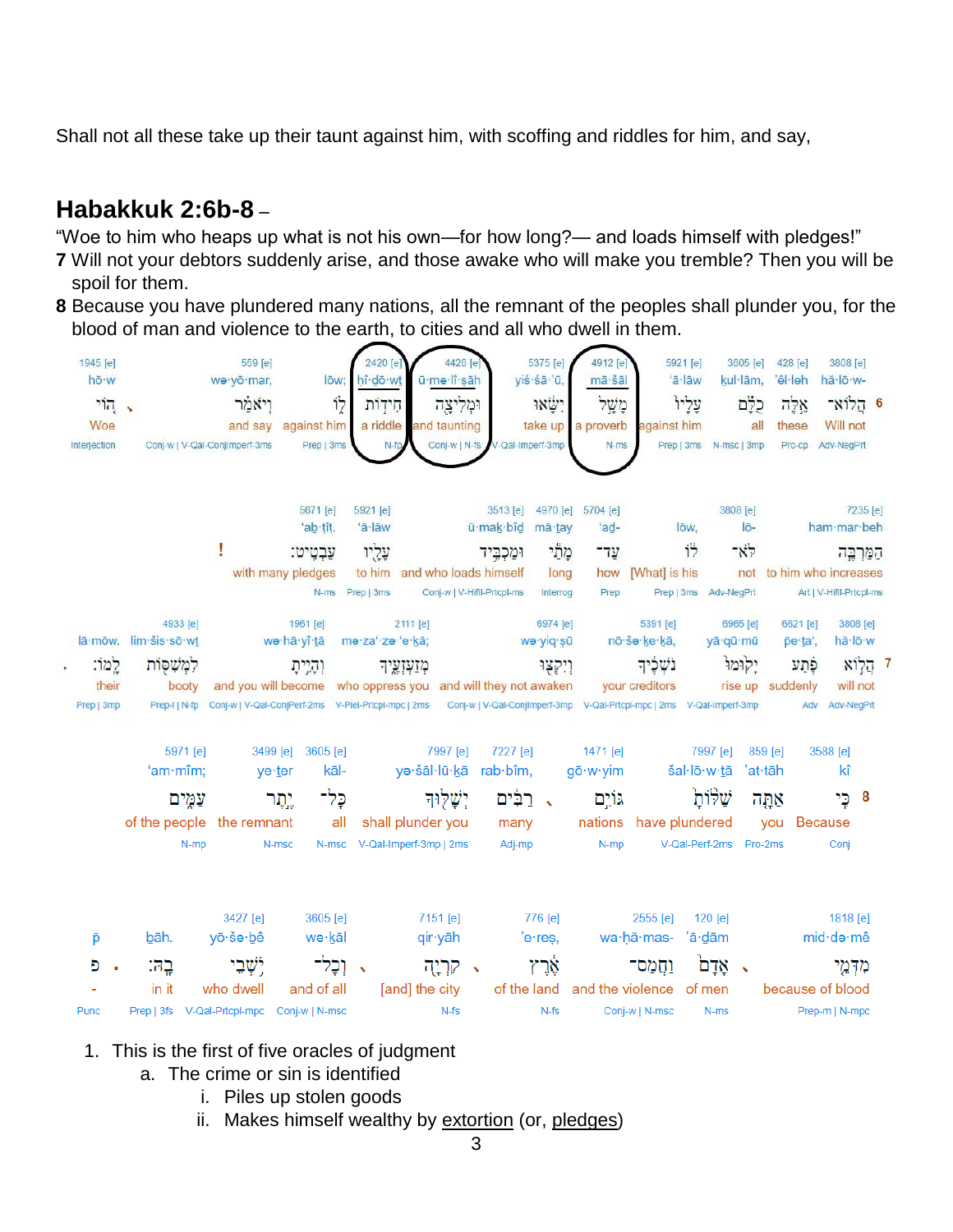- iii. You plundered many nations
- iv. You have shed human blood
- v. You have destroyed (mankind and environment):
	- 1. Lands
	- 2. Cities
	- 3. Everyone in them
- b. The fair retribution or just payback is identified
	- i. Creditors will suddenly arise
	- ii. Creditors will make you tremble
	- iii. You will become their prey
	- iv. People left of those you plundered will plunder you
- 2. "extortion" or "pledges" is *abtit* refers to collecting pledges taken as security by a creditor. This often includes exploitation and enslavement
	- a. The Hebrew word abtit literally means "a cloud of dirt" which gives this a double meaning. They collected pledges or extortion, but they were really collecting "a cloud of dirt"
	- b. This also doubles back on them because what you sow you will reap.
		- i. What they took by extortion in time actually became a loan that they owed interest on.
		- ii. So, the oppressed actually become the creditors.
		- iii. In time Babylon will owe interest to the people they oppressed.
- 3. Similar, memorable sounds:
	- a. 2:6b *lo* and *low* sound the same, but different meanings
	- b. 2:8b *middeme adam* in Hebrew "for the bloody gorings of men" is easy to remember in Hebrew.
- 4. Double meaning:
	- c. "Your creditors" means "to bite". This is a good word for "creditor" because he "bites" his portion from the borrower. Babylon's biters/creditors will suddenly rise up
	- d. "pledges" in 2:6b means "weight of pledges, heavy debts" and also "heap of mud" or "thick clay"
- 5. Proverbs or proverbial truth:
	- e. Multiplying ill-gotten gain:
		- i. Proverbs 28:8 "Whoever increases wealth by taking interest or profit from the poor amasses it for another, who will be kind to the poor."
		- ii. Proverbs 22:16 "One who oppresses the poor to increase his wealth and one who gives gifts to the rich—both come to poverty."
		- iii. Proverbs 13:11 "Wealth gained hastily will dwindle, but whoever gathers little by little will increase it."
	- f. Sudden disaster
		- i. Proverbs 6:15 "Therefore disaster will overtake him in an instant; he will suddenly be destroyed—without remedy."
		- ii. Proverbs 29:1 "He who is often reproved, yet stiffens his neck, will suddenly be broken beyond healing."
- 6. Justice/vengeance
	- a. Because you have pillaged may nations, all that remains of the people shall pillage you
	- b. The concept of all of these is poetic justice will come to Babylon or reciprocation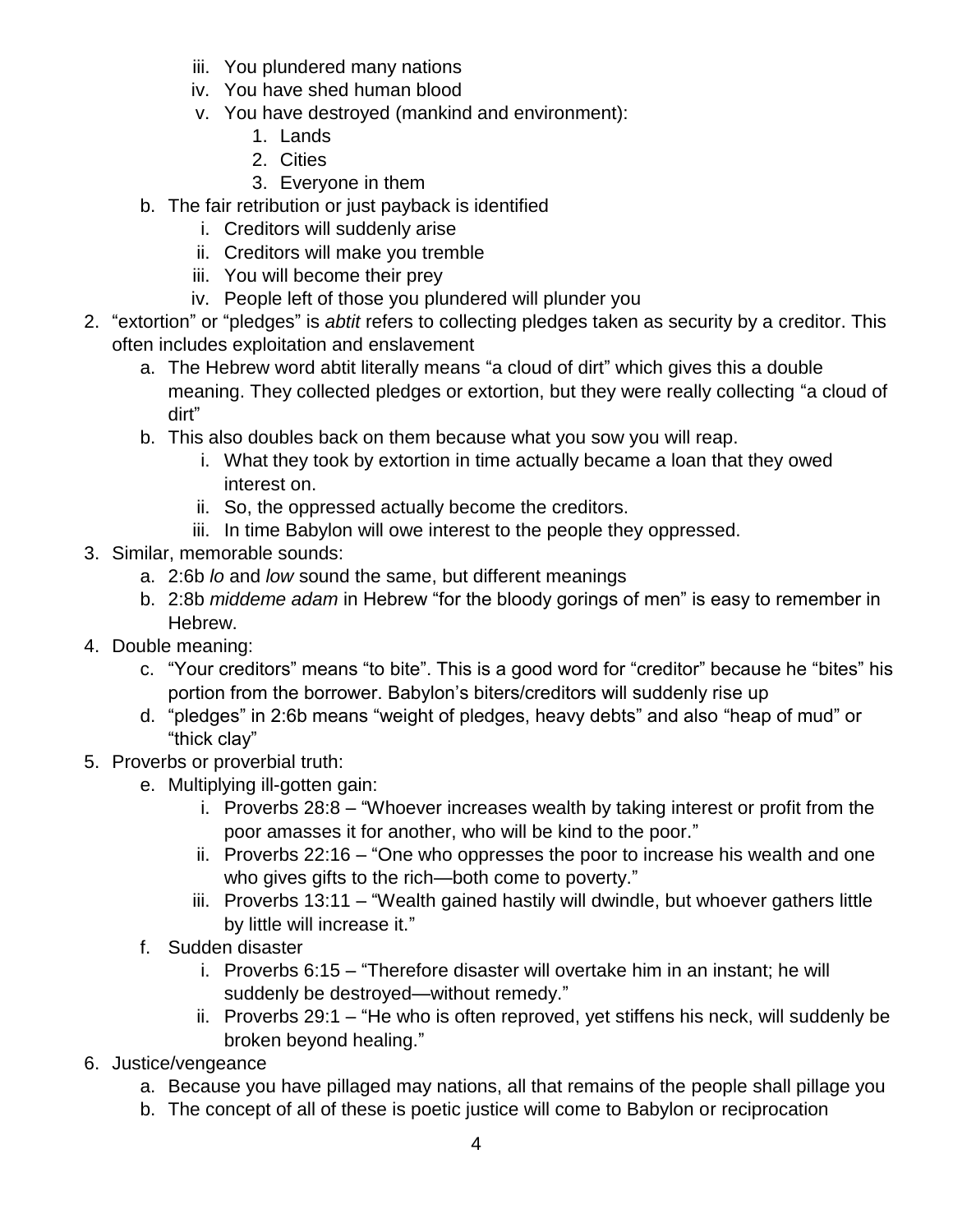# **Habakkuk 2:9-11**

- **9** "Woe to him who gets evil gain for his house, to set his nest on high, to be safe from the reach of harm!
- **10** You have devised shame for your house by cutting off many peoples; you have forfeited your life.
- **11** For the stone will cry out from the wall, and the beam from the woodwork respond.



- 1. They used evil prophets to ensure they and their future generations would be safe, but in reality all they did was prepare shame and downfall of their family and dynasty.
- 2. By corruptly protecting themselves, they violated reality/truth to forfeit their life.
- 3. Underlined "gain" or besa means gain associated with wrongdoing or "gain made by violence". Notice it is double up with the word for "evil" – *ra* – which would be like saying "evil extortion" or "bad theft".
- 4. The "house" refers to two things (again, a double meaning):
	- a. The Babylonian dwellings will be destroyed
	- b. The Babylonian dynasty will be destroyed
- 5. Proverbially they were practicing "evil" (*ra*) to prevent "ruin" (*ra*).
- 6. The judgment is equal to the sin:
	- a. Evil gain for your house = shame for your house
	- b. Cutting off many peoples  $=$  you forfeited your life
	- c. Set nest (dwelling) on high = stones from your wall and beams from your woodwork will cry out and respond
- 7. Matching Proverbs:
	- a. Proverbs 15:27 "Whoever is greedy for unjust gain troubles his own household, but he who hates bribes will live."
	- b. Proverbs 1:18-19 "These men lie in wait for their own blood; they set an ambush for their own lives. Such are the ways of everyone who is greedy for unjust gain; it takes away the life of its possessors."
- 8. Nebuchadnezar's inscription on The East India House Inscription which is a 22x20 inch stone tablet engraved with cuneiform that includes the statement:

"Merciful Marduk, may the temple I have built endure for all time and may I be satisfied with its splendour; in its midst may I attain old age, may I be sated with offspring; therein may I receive the heavy tribute of all mankind; from the horizon of heaven to the zenith, may I have no enemies; **may my descendents live therein forever and rule over the people'**.